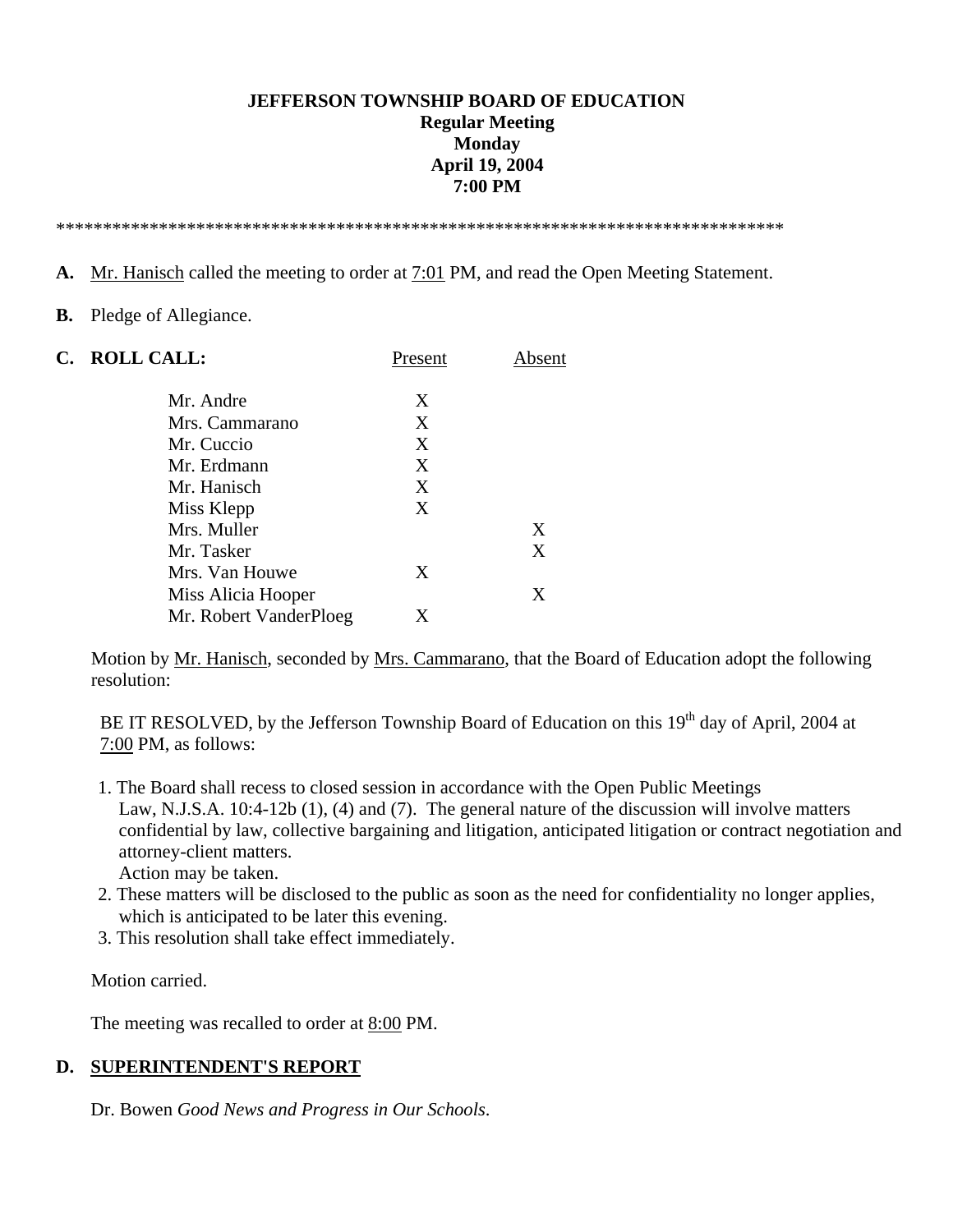#### **E. PRESENTATIONS**

- Energy and Utilities Savings Initiative Dr. Bowen
- Jefferson Township New Jersey Teacher of the Year Recipient Barbara Hardcastle
- Eight Morris County Teacher Recognition Awards Terri Tiefau, Margaret Willis, Cecilia Hansen, Gail Eckert, Barbara Hardcastle, Angela Albano, Nancy Harris and Lori Kircher
- Jefferson Township Student Athlete Winter Sports Recognition

## **F. MINUTES OF MEETINGS**

**F.1** Motion by Mr. Andre, seconded by Mrs. Cammarano, that the minutes of the following meetings be approved as submitted:

March 8, 2004 - Work Session Meeting

| Roll call vote: Mr. Andre<br>- Yes | Mr. Erdmann - Yes | Mrs. Van Houwe - Yes |
|------------------------------------|-------------------|----------------------|
| Mrs. Cammarano - Yes               | Miss Klepp - Yes  |                      |
| - Yes<br>Mr. Cuccio                | Mr. Hanisch - Yes |                      |

All in favor. Motion carried.

**F.2** Motion by Mr. Andre, seconded by Mrs. Van Houwe, that the minutes of the following meetings be approved as submitted:

March 15, 2004 - Regular Session Meeting

| Roll call vote: Mr. Andre<br>- Yes | Mr. Erdmann - Yes           | Mrs. Van Houwe - Yes |
|------------------------------------|-----------------------------|----------------------|
| Mrs. Cammarano - Yes               | Miss Klepp - Yes            |                      |
| Mr. Cuccio                         | - Abstain Mr. Hanisch - Yes |                      |

Six in favor. One abstention. Motion carried.

**F.3** Motion by Mr. Andre, seconded by Mrs. Cammarano, that the minutes of the following meetings be approved as submitted:

March 29, 2004 – Special Budget Public Hearing Meeting

| Roll call vote: Mr. Andre<br>$-$ Yes | Mrs. Van Houwe - Yes<br>Mr. Erdmann - Yes |
|--------------------------------------|-------------------------------------------|
| Mrs. Cammarano - Yes                 | Miss Klepp - Abstain                      |
| $-$ Yes<br>Mr. Cuccio                | Mr. Hanisch - Yes                         |

Six in favor. One abstention. Motion carried.

### **G. FINANCE COMMITTEE**

 Motion by Mr. Cuccio, seconded by Mrs. Cammarano, to accept the recommendation of the Superintendent to approve and adopt motions G.1 through G.6, as described below:

 **G.1** Motion to approve the list of **requisitions** dated March 2004 in the amount of \$337,045.22.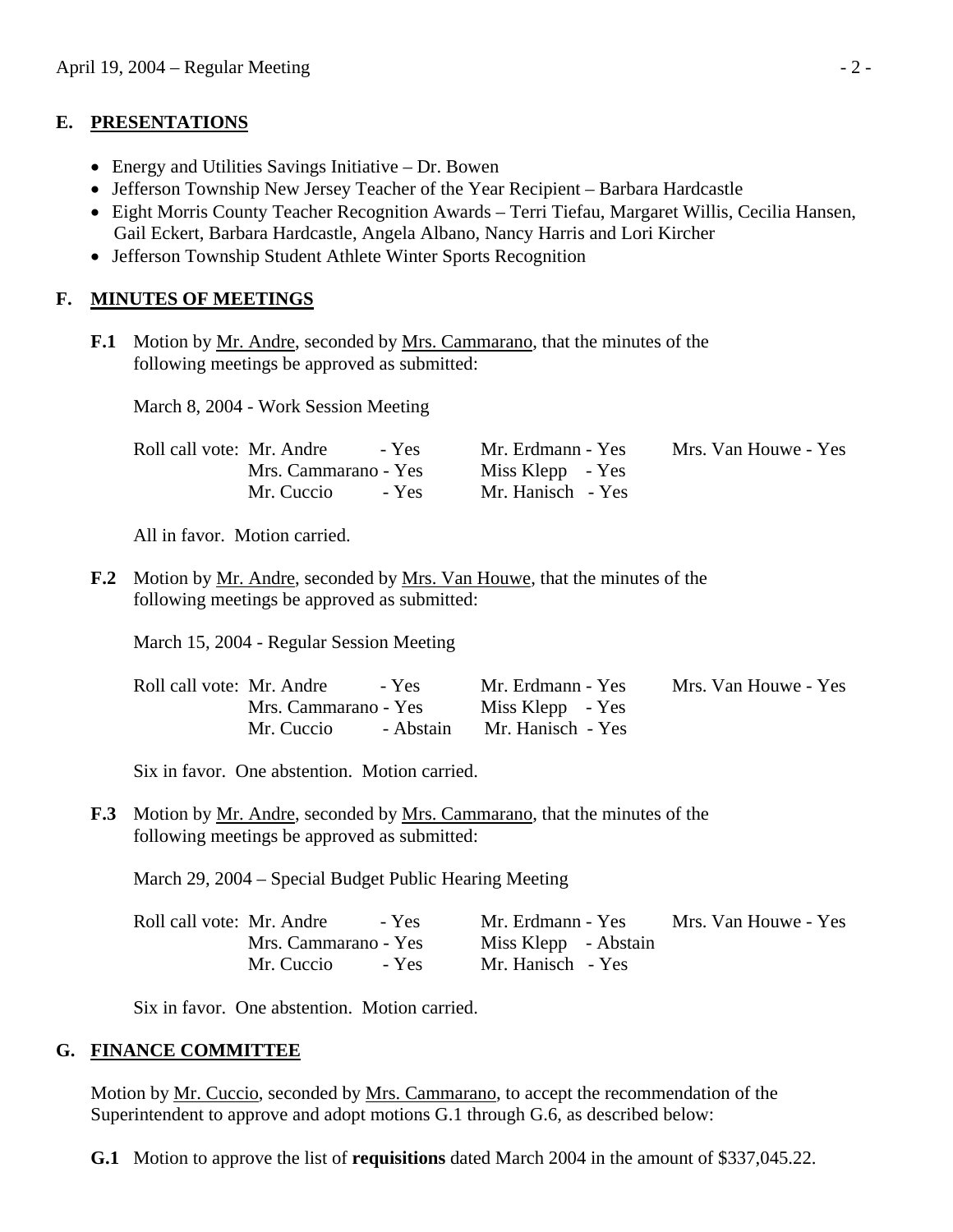- **G.2** Motion to approve the **bills list** dated March 2004 in the amount of \$3,077,439.43
- **G.3** Motion to accept the **Treasurer and Secretary's Report** dated February 29, 2004.
- **G.4** Motion to approve the **transfers** dated March 2004.
- **G.5** Motion that the Board of Education approve the **certification** by the Board Secretary, pursuant to NJAC 6A:23-2.11(c)3, that as of March 31, 2004 no line item account has encumbrances and expenditures, which in total exceed the line item appropriation in violation of NJAC 6A:23-2.11(a).
- **G.6** Motion to certify, in accordance with NJAC 6A:23-2.11(c)4, that as of February 29, 2004, after review of the Board Secretary's and Treasurer's **Monthly Financial Reports** and upon consultation with the appropriate district officials, to the best of our knowledge no major account or fund has been overexpended in violation of NJAC 6A:23-2.11(b), and that sufficient funds are available to meet the district's financial obligations for the remainder of the fiscal year.

| Roll call vote: Mr. Andre<br>- Yes | Mr. Erdmann - Yes | Mrs. Van Houwe - Yes |
|------------------------------------|-------------------|----------------------|
| Mrs. Cammarano - Yes               | Miss Klepp - Yes  |                      |
| Mr. Cuccio<br>$-$ Yes              | Mr. Hanisch - Yes |                      |

All in favor. Motion carried.

### **H**. **PERSONNEL COMMITTEE**

Motion by Mrs. Cammarano, seconded by Mr. Cuccio, to accept the recommendation of the Superintendent to approve and adopt motion H.1, as described below:

 **H.1** Motion to appoint and submit to the County Superintendent applications for **emergent hiring** and the applicant's attestation that he/she has not been convicted of any disqualifying crime pursuant to the provisions of N.J.S.A. 18A:6-7.1 et. Seq., N.J.S.A. 18A:39-17 et. seq., or N.J.S.A. 18A:6-4.13 et. seq. for those employees listed below: (All appointments are contingent upon receipt of proper teaching certification and all salary placements are pending receipt of college transcripts verifying degree status and letter stating years of service in other districts, \* denotes mentoring required) Appointments effective during the 2003-2004 school year

|                             | Nature of     |                                  |   |                         |             | Date                   | Date |                                                                                                 |
|-----------------------------|---------------|----------------------------------|---|-------------------------|-------------|------------------------|------|-------------------------------------------------------------------------------------------------|
| <b>Name</b>                 | <b>Action</b> | <b>Position</b>                  |   | <b>StepSalary</b>       |             | Loc. Effective Termin. |      | <b>Discussion</b>                                                                               |
| A: Administrators           |               |                                  |   |                         |             |                        |      |                                                                                                 |
| <b>B: Instructional</b>     |               |                                  |   |                         |             |                        |      |                                                                                                 |
| Angela Albano               | Retirement    | Grade 3 teacher                  |   |                         | WR.         | 6/30/04                |      | 7/1/04 To retire after 31 years of service                                                      |
| Elizabeth Kleinberg         | Retirement    | Science teacher                  |   |                         |             | JTHS 6/30/04           |      | 7/1/04 To retire after 16 years of service                                                      |
| Patricia Farrelly           | Appoint       | ong-term substitute              |   | 187.44/diem             | <b>WR</b>   | 3/26/04                |      | 6/30/04 To replace Shannon Castimore                                                            |
| Alex Montanez               | Appoint       | ong-term substitute              |   | 187.44/diemUTHSL4/12/04 |             |                        |      | 6/30/04 To replace Ann Westervelt                                                               |
| Susan J. Stenens            | Appoint       | Math teacher                     |   | \$40,000                | <b>JTHS</b> | 9/1/04                 |      | 6/30/05 New Position - BA15                                                                     |
| Jane Kirshenbaum            | Appoint       | Science Teacher                  |   | 10 \$47,195             | JTHS        | 9/1/04                 |      | 6/30/05 To replace Elizabeth Kleinberg                                                          |
| <b>Sharon Garry</b>         | Appoint       | Speech/Drama                     | 8 | \$44.297                | UTHSL       | 9/1/04                 |      | 6/30/05 To replace J. Gardner                                                                   |
| <b>C: Non-Instructional</b> |               |                                  |   |                         |             |                        |      |                                                                                                 |
| Patricia Rogers             | Retirement    | Café van driver                  |   |                         |             | JTHS 6/30/04           |      | 7/1/04 To retire after 27 years                                                                 |
| Mary Sheplak                | Retirement    | Confidential Secretary           |   |                         | <b>BO</b>   | 6/15/04                |      | 6/15/04 To retire after 20 years                                                                |
| LВ                          |               | Leave of AbsenceGen/Spec Ed Aide |   |                         | <b>ETB</b>  | 9/1/04                 |      | 12/31/04 Disability Leave from 9/20/04 - 10/29/04<br>NJ Family Leave Act from 11/1/04 -12/31/04 |
| K.D.                        | Released      | <b>Bus Driver</b>                |   |                         |             | 04/06/04               |      | Removed from duty/fingerprint results                                                           |

#### **Personnel**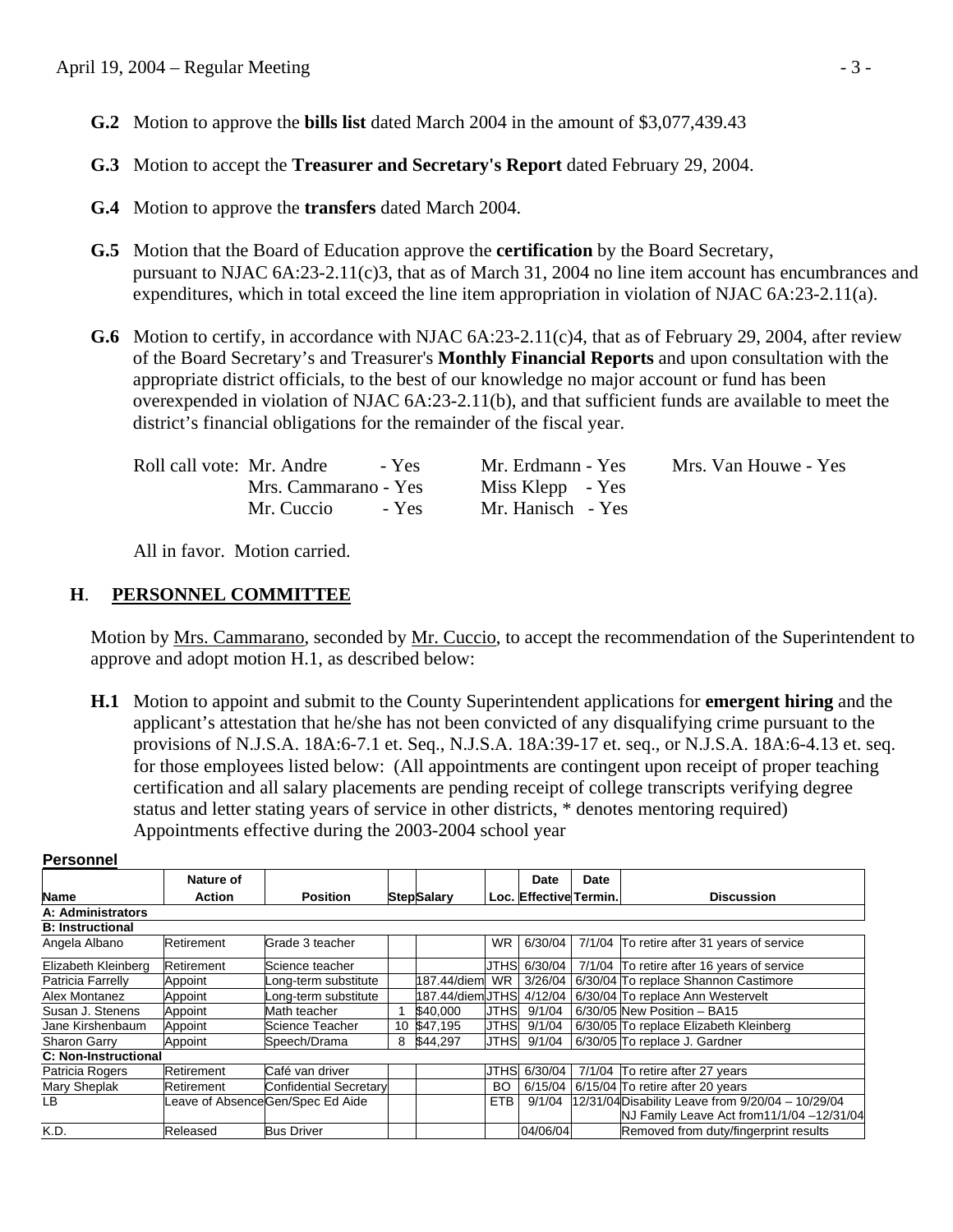## April 19, 2004 – Regular Meeting - 4 -

#### **D: Substitutes/Other**

| Lisa Laganella            | Appoint            | Substitute               | \$80/diem                |        | 2003/04             | Substitute teacher                          |
|---------------------------|--------------------|--------------------------|--------------------------|--------|---------------------|---------------------------------------------|
| Heather Nachbaur          | Appoint            | Substitute               | \$80/diem                |        | 2003/04             | Substitute teacher                          |
| Peter Richter             | Appoint            | Substitute               | \$80/ diem               |        | 2003/04             | Substitute teacher                          |
| Jeanmarie Orso            | Appoint            | Substitute               | $\sqrt{$80/}$ diem       |        | 2003/04             | Substitute School Nurse                     |
| Katie Leach<br>James Giro | Appoint<br>Appoint | Substitute<br>Substitute | \$80/diem<br>\$10.83/hr  |        | 2003/04<br>2003/04  | Substitute teacher<br>Substitute custodian  |
| Adrian Zaimaj             | Appoint            | Substitute               | \$10.83/hr               |        | 2003/04             | Substitute custodian                        |
| <b>Gary Besaw</b>         | Appoint            | Substitute               | \$10.83/hr               |        | 2003/04             | Substitute custodian                        |
| <b>Nusret Alilov</b>      | Appoint            | Substitute               | \$10.83/hr               |        | 2003/04             | Substitute custodian                        |
| <b>Edward Hooey</b>       | Appoint            | Substitute               | \$10.83/hr               |        | 2003/04             | Substitute custodian                        |
| E. Extra Duty Pay         |                    |                          |                          |        |                     |                                             |
| <b>Barbara Donnelly</b>   | Appoint            | <b>ABA Tutoring</b>      | \$208.80                 | ETB    | 2/2/04              | 2/26/04 ABA tutoring                        |
| Margaret Pratt            | Appoint            | <b>ABA Tutoring</b>      | \$125.28                 | Milton | 1/29/04             | 2/19/04 ABA Tutoring                        |
| Peter Tummillo            | Appoint            | Tutor, Economics         | \$198.29                 |        | JTHS 2003/04        | Academic Decathlon Tutor                    |
| Bertha Todd               | Appoint            | Tutor, Math              | \$198.29                 |        | JTHS 2003/04        | <b>Academic Decathlon Tutor</b>             |
| K McCabe/J Wynne          | Rescind            | Props                    | \$334.42                 |        | JTHS 2003/04        | Spring Musical split appointment            |
| James Wynne               | Appoint            | Props                    | \$334.42                 |        | JTHS 2003/04        | <b>Spring Musical</b>                       |
| K McCabe                  | Rescind            | ighting                  | \$349.13                 |        | JTHS 2003/04        | <b>Spring Musical</b>                       |
| Matthew Signorello        | Appoint            | ighting                  | \$349.13                 |        | JTHS 2003/04        | <b>Spring Musical</b>                       |
| Jennifer Conover          | Appoint            | Choreographer            | \$349.13                 |        | JTHS 2003/04        | <b>Spring Musical</b>                       |
| Sharon Rocks              | Appoint            | acrosse Coach            | \$1,497.65               |        | JTHS 2003/04        | Freshman Girls Lacrosse Coach               |
| Sharon Ciliento           | Appoint            | <b>Trip Coordinator</b>  | \$100/night              |        | <b>JTMS</b> 2003/04 | 8 <sup>TH</sup> Grade Class Trip - 2 nights |
| Sharon Clayton            | Appoint            | Chaperone                | \$100/night              |        | JTMS 2003/04        | $8TH$ Grade Class Trip – 2 nights           |
| Janet King                | Appoint            | Chaperone                | \$100/night              |        | <b>JTMS</b> 2003/04 | 8 <sup>1H</sup> Grade Class Trip - 2 nights |
| Leigh VanHouten           | Appoint            | Chaperone                | \$100/night              |        | JTMS 2003/04        | 8 <sup>TH</sup> Grade Class Trip - 2 nights |
| Ann Lewis                 | Appoint            | Chaperone                | \$100/night              |        | JTMS 2003/04        | 8 <sup>TH</sup> Grade Class Trip - 2 nights |
| Ruth Tauriello            | Appoint            | Chaperone                | \$100/night              |        | JTMS 2003/04        | 8 <sup>1H</sup> Grade Class Trip - 2 nights |
| Teri Haight               | Appoint            | Chaperone                | \$100/night              |        | JTMS 2003/04        | $8TH$ Grade Class Trip – 2 nights           |
| Cheryl Cantoni            | Appoint            | Chaperone                | \$100/night              |        | JTMS 2003/04        | 8 <sup>1H</sup> Grade Class Trip - 2 nights |
| Jennifer Costabile        | Appoint            | Chaperone                | \$100/night              |        | JTMS 2003/04        | 8 <sup>TH</sup> Grade Class Trip - 2 nights |
| Kathy D'Ambrosio Appoint  |                    | Chaperone                | \$100/night              |        | JTMS 2003/04        | $8TH$ Grade Class Trip – 2 nights           |
| Ken Kuzmiak               | Appoint            | Chaperone                | \$100/night              |        | JTMS 2003/04        | 8 <sup>1H</sup> Grade Class Trip - 2 nights |
| Jessica Hoertel           | Appoint            | Chaperone                | \$100/night              |        | JTMS 2003/04        | $8TH$ Grade Class Trip – 2 nights           |
| Ken Westberg              | Appoint            | Chaperone                | \$100/night              |        | JTMS 2003/04        | 8 <sup>1H</sup> Grade Class Trip - 2 nights |
| Debbie Helfand            | Appoint            | Chaperone                | \$100/night JTMS 2003/04 |        |                     | 8 <sup>TH</sup> Grade Class Trip - 2 nights |
| Cheryl Kanazik            | Appoint            | Chaperone                | \$100/night              |        | JTMS 2003/04        | 8 <sup>TH</sup> Grade Class Trip - 2 nights |
| Kathy Landsman            | Appoint            | Chaperone                | \$100/night              |        | JTMS 2003/04        | 8 <sup>th</sup> Grade Class Trip- 2 nights  |
| Monica Heller             | Appoint            | Chaperone                | \$100/night              |        | JTMS 2003/04        | $8TH$ Grade Class Trip – 2 nights           |
| <b>Terry Koontz</b>       | Appoint            | Chaperone                | \$100/night              |        | <b>JTMS</b> 2003/04 | 8 <sup>TH</sup> Grade Class Trip - 2 nights |
| Lou Migliacci             | Appoint            | Chaperone                | \$100/night              |        | JTMS 2003/04        | 8 <sup>TH</sup> Grade Class Trip - 2 nights |
| Nancy Harris              | Appoint            | Chaperone                | \$100/night              |        | <b>JTMS</b> 2003/04 | 8 <sup>TH</sup> Grade Class Trip - 2 nights |
| Kayla Shanahan            | Appoint            | Chaperone                | \$100/night              |        | JTMS 2003/04        | 8 <sup>TH</sup> Grade Class Trip - 2 nights |
| Jeri Doherty              | Appoint            | Counselor                | \$100/night              |        | <b>JTMS</b> 2003/04 | $8TH$ Grade Class Trip – 2 nights           |
| Charla Buglino            | Appoint            | Nurse                    | \$100/night              |        | <b>JTMS</b> 2003/04 | 8 <sup>TH</sup> Grade Class Trip - 2 nights |

 **H.2** Motion to approve Substitute Bus Driver salary increase from \$11.29/hour to \$14.00/hour.

Roll call vote: Mr. Andre - Yes Mr. Erdmann - Yes Mrs. Van Houwe - Yes Mrs. Cammarano - Yes Miss Klepp - Yes Mrs. Cammarano - Yes Mr. Cuccio - Yes Mr. Hanisch - Yes All in favor. Motion carried.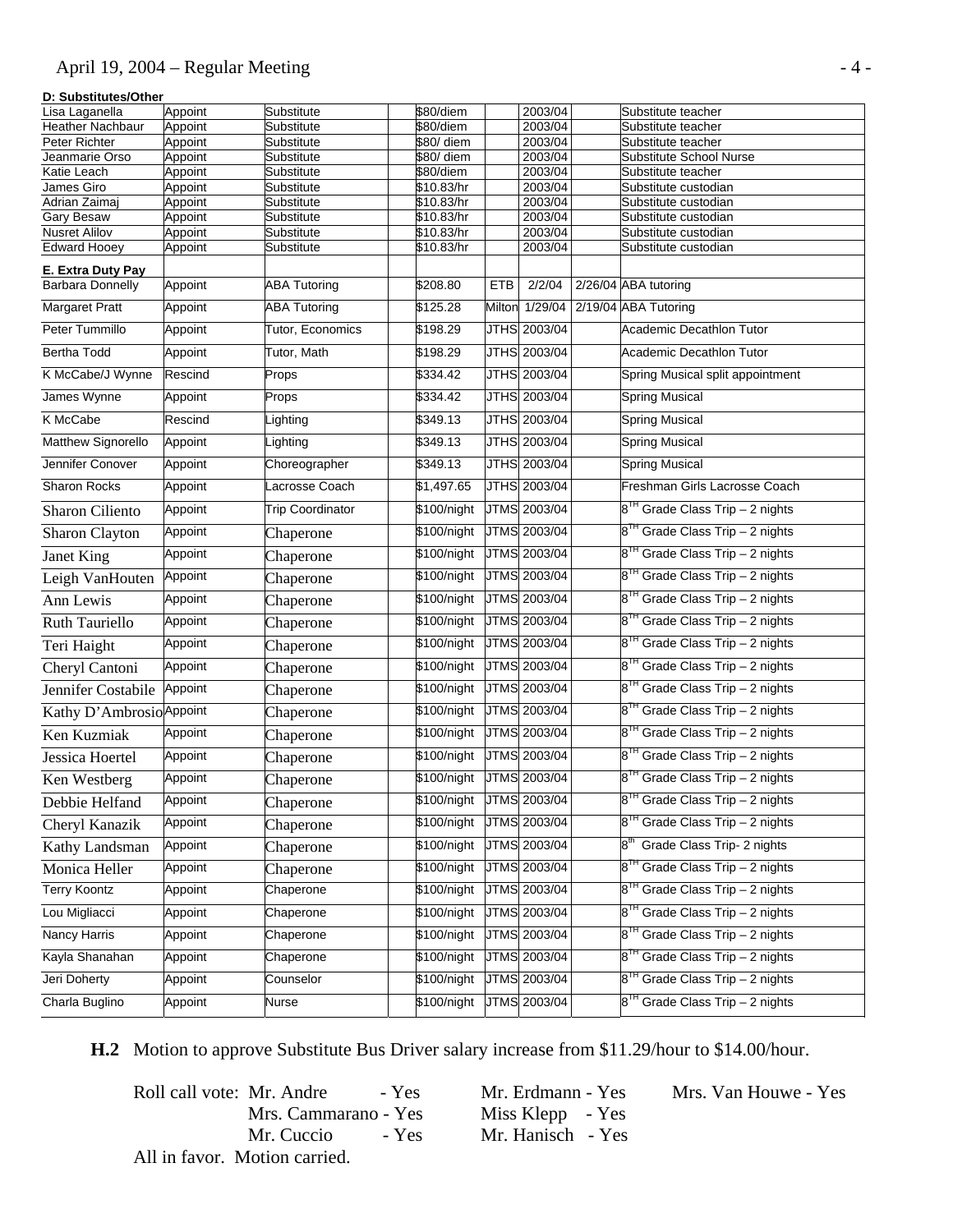### **I**. **EDUCATION COMMITTEE**

 Motion by Miss Klepp, seconded by Mrs. Van Houwe, to accept the recommendation of the Superintendent to approve and adopt motions I.1 through I.5, as described below:

 **I.1** Motion to approve submission of classes as indicated below to the Morris County Superintendent of Schools for approval for the 2004/05 school year:

 Behavioral Disabilities class – elementary school Behavioral Disabilities class – high school Multiple Disabilities class – high school

- **I.2** Motion to adjust the monthly tuition for F-13 student out of district attending Sussex County Educational Services Commission from \$1,511.86 to \$1,394.75 due to a decrease in aide services.
- **I.3** Motion to approve Grades 9-12 Science Curriculum, for use in the Jefferson Township High School, as presented to the Education Committee. (copy available)
- **I.4** Motion to approve Grades 9-12 Mathematics, College Preparatory, Honors and Advanced Placement Curriculum, for use Jefferson Township High School, as presented to the Education Committee. (copy available)
- **I.5** Motion to approve the contract with the Sussex County Technical School as the alternate Jefferson Township Middle and High School graduation location in the event of inclement weather at a total cost not to exceed of \$1,750 for two days, June 8 and 9, if the facility is utilized. (contract pending attorney review)

| Roll call vote: Mr. Andre<br>- Yes | Mr. Erdmann - Yes | Mrs. Van Houwe - Yes |
|------------------------------------|-------------------|----------------------|
| Mrs. Cammarano - Yes               | Miss Klepp - Yes  |                      |
| Mr. Cuccio<br>$-$ Yes              | Mr. Hanisch - Yes |                      |

All in favor. Motion carried.

### **I.6** Miss Klepp noted the **enrollment** as of 3/31/04:

|                           | $Jun-03$ | Mar $03$ | Mar <sub>04</sub> |
|---------------------------|----------|----------|-------------------|
| R. F. Drummond            | 100      | 102      | 98                |
| Milton                    | 181      | 181      | 220               |
| Cozy Lake                 | 314      | 319      | 280               |
| <b>Stanlick</b>           | 260      | 260      | 259               |
| E.T. Briggs               | 398      | 397      | 380               |
| White Rock                | 484      | 483      | 491               |
| <b>Total Elementary</b>   | 1,737    | 1,742    | 1,728             |
| <b>JTMS</b>               | 870      | 870      | 893               |
| <b>JTHS</b>               | 952      | 956      | 993               |
| <b>GRAND TOTAL</b>        | 3,559    | 3,568    | 3,614             |
| Tuition students received | 0        | $\theta$ |                   |
| Out of district placement | 58       | 58       | 55                |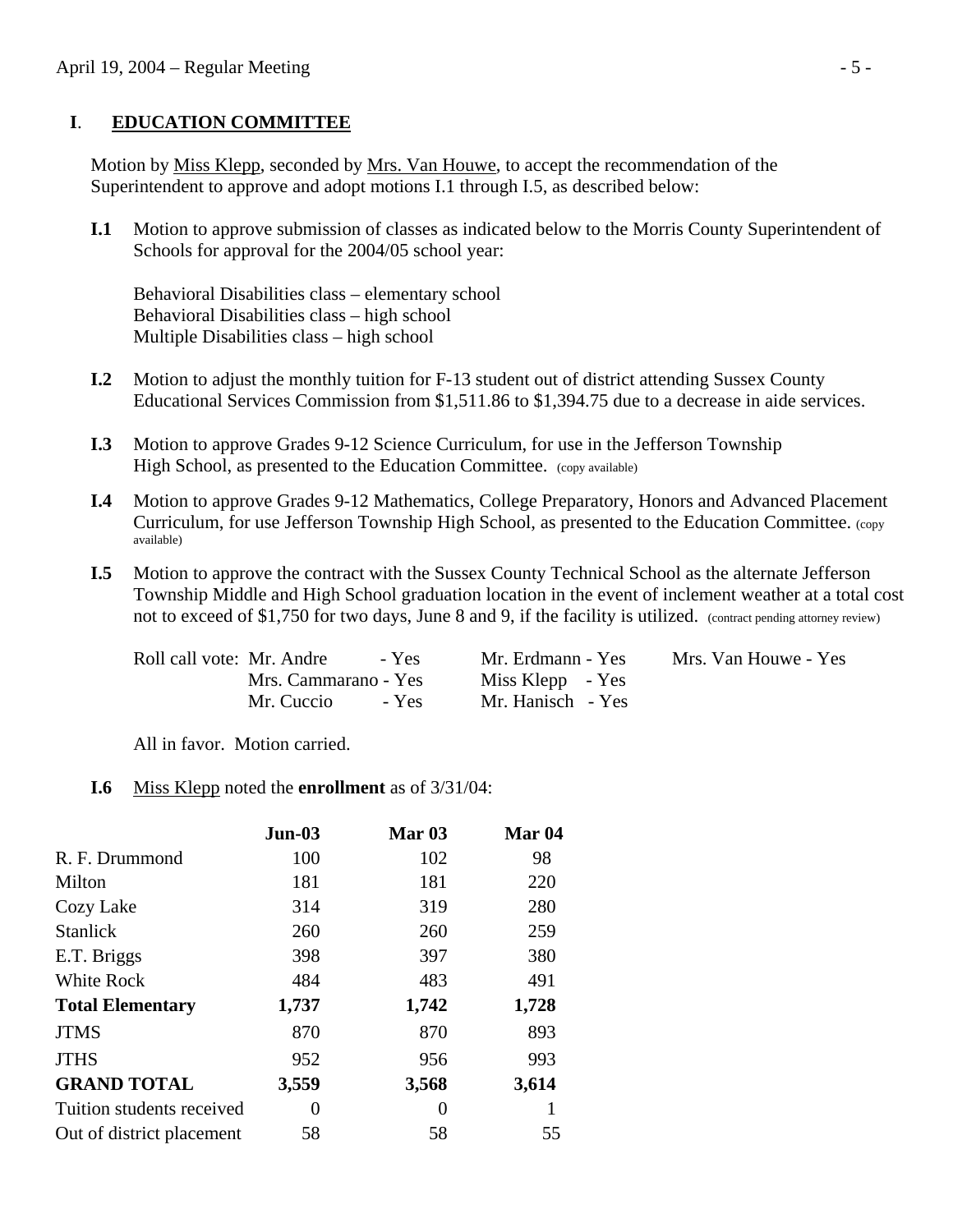### **J. BUILDING NEEDS COMMITTEE**

Motion by Mrs. Cammarano, seconded by Mr. Cuccio, to accept the recommendation of the Superintendent to approve and adopt motions J.1 through J.6, as described below:

**J.1** Motion to approve the following **change orders** for the Stanlick/WR construction project:

| Contract#<br>3B | Change Order #<br>2 | Contractor<br>R. T. Guthrie Plumbing<br>& Heating, Inc. | Amount<br>\$4,124. | Additional slop sink<br>for upper level of WR                      |
|-----------------|---------------------|---------------------------------------------------------|--------------------|--------------------------------------------------------------------|
| 1A              | 4                   | Rochelle Contracting Co., Inc. 50,000.                  |                    | Changes to drainage<br>at back end of<br>Stanlick property         |
| 3A              | 3                   | R. T. Guthrie Plumbing<br>& Heating, Inc.               | 3,795.             | Sprinkler flow valve                                               |
| 5Α              | 9                   | Vespa Electric                                          | \$<br>6,330.       | Labor & Materials to<br>add circuits for air<br>conditioning units |

**J.2** Motion to approve the following **change orders** for the HS/MS construction project:

| Contract#<br><b>Base Bid</b> | Change Order # Contractor | A. Pflugh          | Amount<br>11,878.<br>S. | <b>Brick Vents</b>                                                  |
|------------------------------|---------------------------|--------------------|-------------------------|---------------------------------------------------------------------|
| <b>Base Bid</b>              |                           | Sparta Steel Corp. | 2,367.                  | Install steel angles in<br>block B stair #2 to<br>support roof deck |
| Base Bid                     | 3                         | Sparta Steel Corp. | 9,000.                  | Install additional steel<br>in block C - music wing                 |

**J.3** Motion to approve PAETEC Communications as the designated provider for local and long distance telephone/communication services.

- **J.4** Motion to accept and award the bid for Reconstruction of the Jefferson Township Middle School Recreation Field to Rochelle Contracting Co., Inc. in the amount of \$55,259.30, as recommended by the district's Project Engineer, Finelli Consulting Engineers, Inc. Bid breakdown sheet attached.
- **J.5** Motion to reject the asbestos removal bid submitted by Netrix Inc., in the amount of \$96,000, as reviewed by the Board Attorney. (Bid Bond amount insufficient.)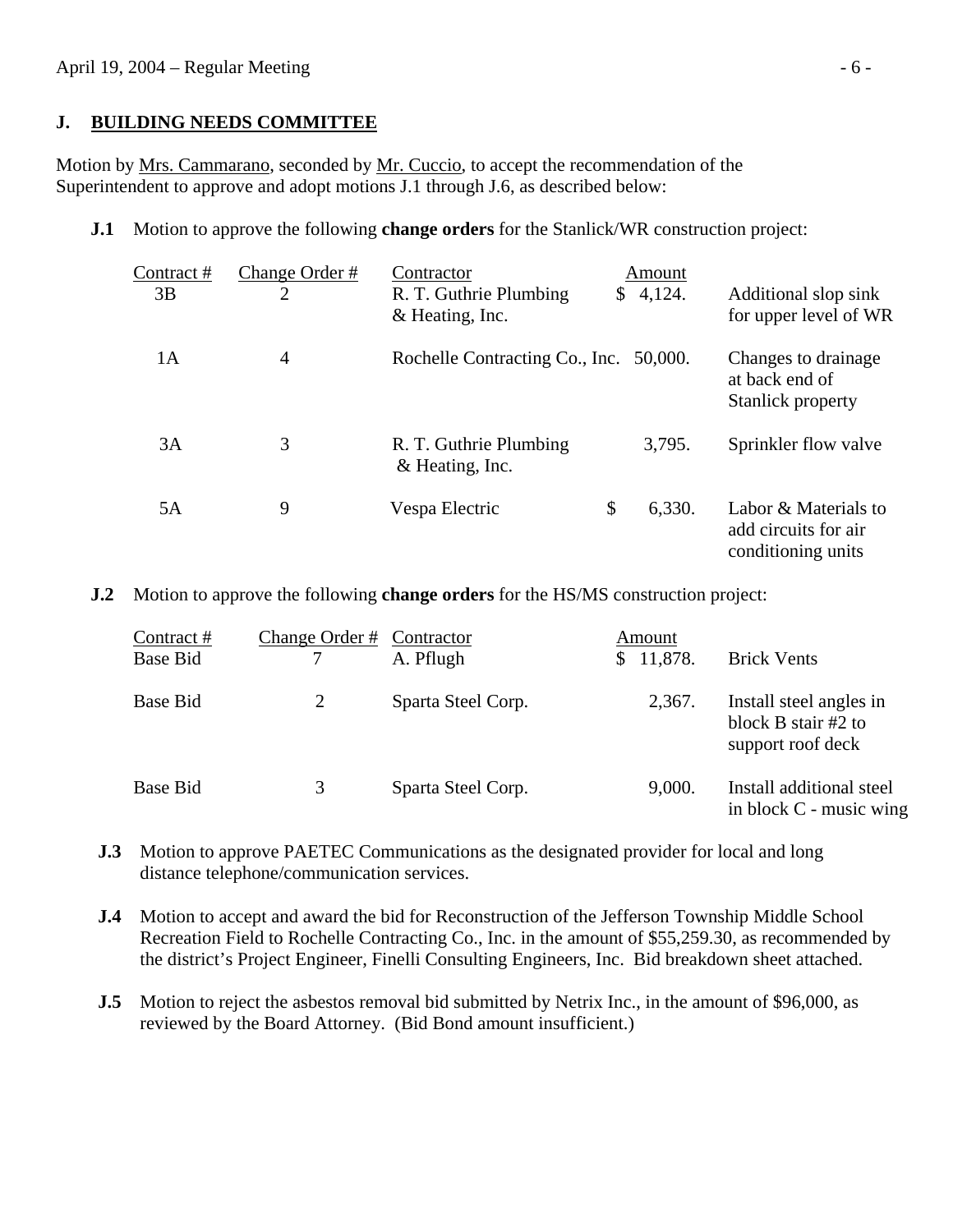April 19, 2004 – Regular Meeting - 7 -

 **J.6** Motion to accept and award the bid for asbestos removal of district schools to Bristol Environmental, Inc. in the amount of \$118,000, as recommended by Environmental Remediation & Management, Inc., the district's environmental consultant. Bid breakdown sheet attached.

| Roll call vote: Mr. Andre<br>- Yes | Mr. Erdmann - Yes | Mrs. Van Houwe - Yes |
|------------------------------------|-------------------|----------------------|
| Mrs. Cammarano - Yes               | Miss Klepp - Yes  |                      |
| $-$ Yes<br>Mr. Cuccio              | Mr. Hanisch - Yes |                      |

All in favor. Motion carried.

### **K. TECHNOLOGY COMMITTEE**

Motion by Mr. Cuccio, seconded by Mrs. Van Houwe, to accept the recommendation of the Superintendent to approve and adopt motion K.1, as described below:

**K.1** Motion to approve submission of the Jefferson Township School District 3 Year District Technology Plan, July 1, 2004 through June 30, 2007, to the Morris County Superintendent for approval. (copy available for review)

| Roll call vote: Mr. Andre |                      | - Yes |
|---------------------------|----------------------|-------|
|                           | Mrs. Cammarano - Yes |       |
|                           | Mr. Cuccio           | - Yes |

Miss Klepp - Yes Mr. Hanisch - Yes

Mr. Erdmann - Yes Mrs. Van Houwe - Yes

All in favor. Motion carried.

### **L. AUXILIARY COMMITTEE**

 Motion by Mrs. Cammarano, seconded by Mr. Andre, to accept the recommendation of the Superintendent to approve and adopt motions L.1 and L.4, as described below:

- **L.1** Motion to approve the Resolution to participate in the **Joint Transportation Agreement** for the 2004-2005 school year with Sussex County Regional Cooperative.
- **L.2** Motion to accept the **donation** of \$1,000 to the Jefferson Township High School Boys Lacrosse Team from Marjorie Huber in the name of her deceased husband, William Huber, in accordance with Policy #1323, Gifts, Grants and Bequests.
- **L.3** Motion to accept the **donation** to the White Rock School for a Landscape Project from Woodstock Landscapes, estimated value of \$9,000, in accordance with Policy #1323, Gifts, Grants and Bequests.
- **L.4** Motion to approve the appointment of Anthony Guide as a consultant to oversee the transition of the building and grounds management services, at \$300/diem, on an as needed basis, until June 30, 2004. This appointment may be extended by Board vote.

| Roll call vote: Mr. Andre<br>- Yes | Mr. Erdmann - Yes | Mrs. Van Houwe - Yes |
|------------------------------------|-------------------|----------------------|
| Mrs. Cammarano - Yes               | Miss Klepp - Yes  |                      |
| - Yes<br>Mr. Cuccio                | Mr. Hanisch - Yes |                      |

All in favor. Motion carried.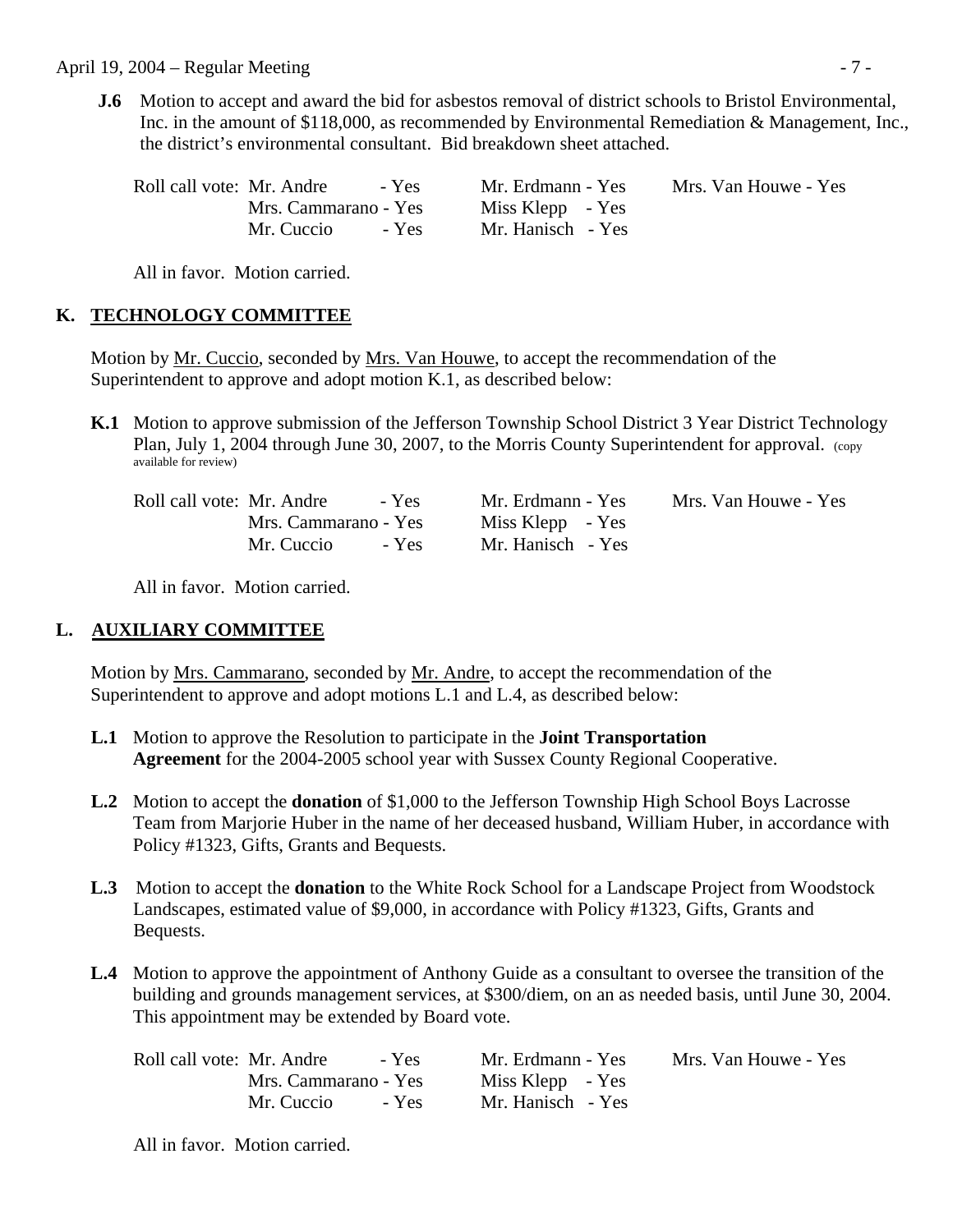# **M. NEGOTIATIONS COMMITTEE**

Motion by Mr. Andre, seconded by Mrs. Cammarano, to accept the recommendation of the Superintendent to approve and adopt motion M.1, as described below:

 **M.1** Motion to approve an **Agreement** between the Jefferson Township Board of Education and Jefferson Township Supervisors' Association for School Years 2004-2005, 2005-2006 and 2006-2007; effective July 1, 2004 through June 30, 2007.

 Roll call vote: Mr. Andre - Yes Mr. Erdmann - Yes Mrs. Van Houwe - Yes Mrs. Cammarano - Yes Miss Klepp - Yes Mr. Cuccio - Yes Mr. Hanisch - Yes

All in favor. Motion carried.

### **N. COMMITTEE REPORTS** – None.

- **O. CORRESPONDENCE** None.
- **P. OLD BUSINESS** None.
- **Q. NEW BUSINESS** None.

# **R. COMMENTS FROM THE AUDIENCE**

Comments were made regarding the following:

- In-door air quality
- Class size
- Curriculum

# **S. BOARD MEMBER COMMENTS** – None.